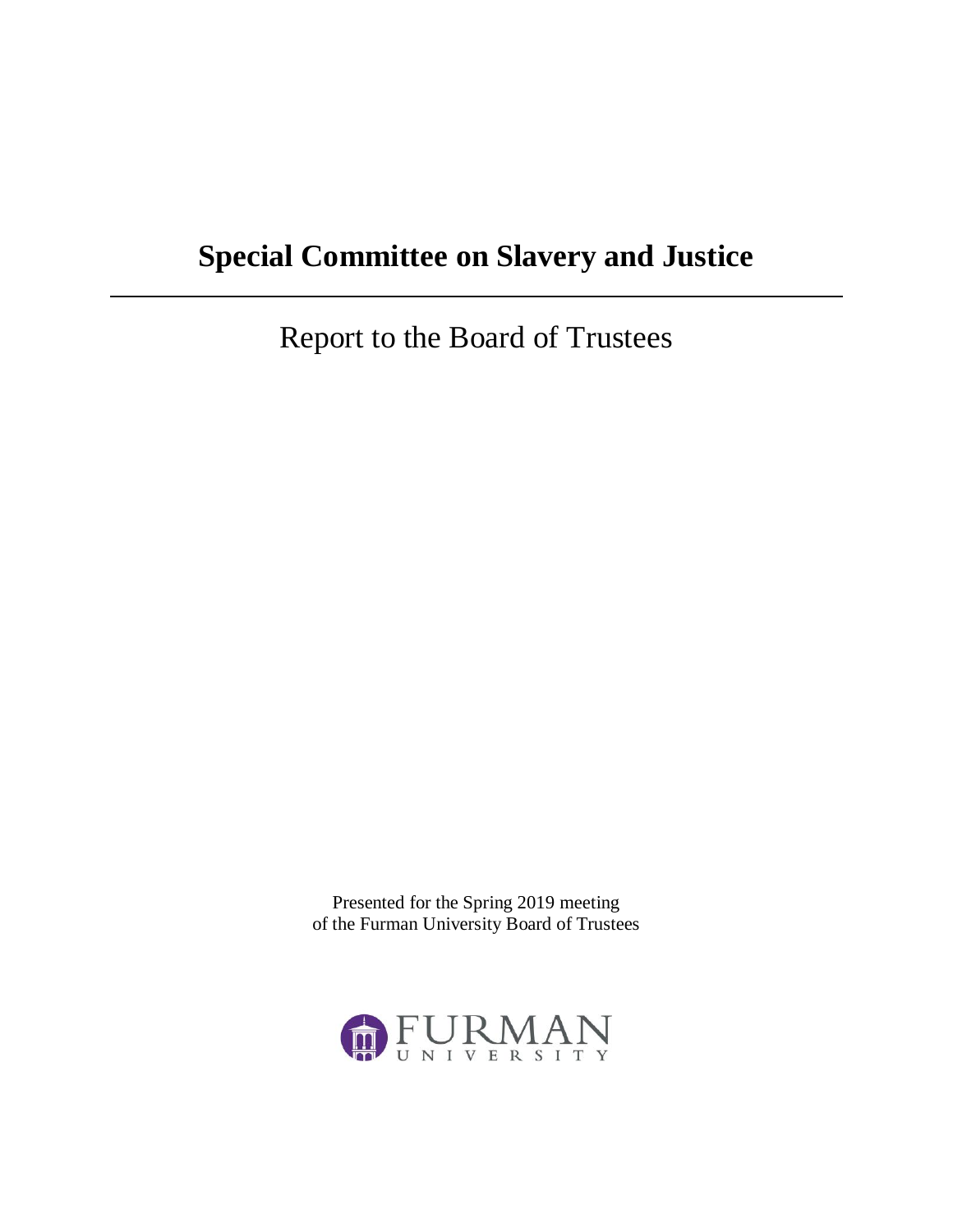# **Table of Contents**

| Introduction                                       |    |
|----------------------------------------------------|----|
| <b>Resolution Appointing the Special Committee</b> |    |
| Summary of the Special Committee's Work            | 6  |
| <b>Guiding Principles</b>                          | 8  |
| <i>Recommendations</i> to the Board of Trustees    | 9  |
| <b>Other Considerations</b>                        | 14 |
| References                                         | 15 |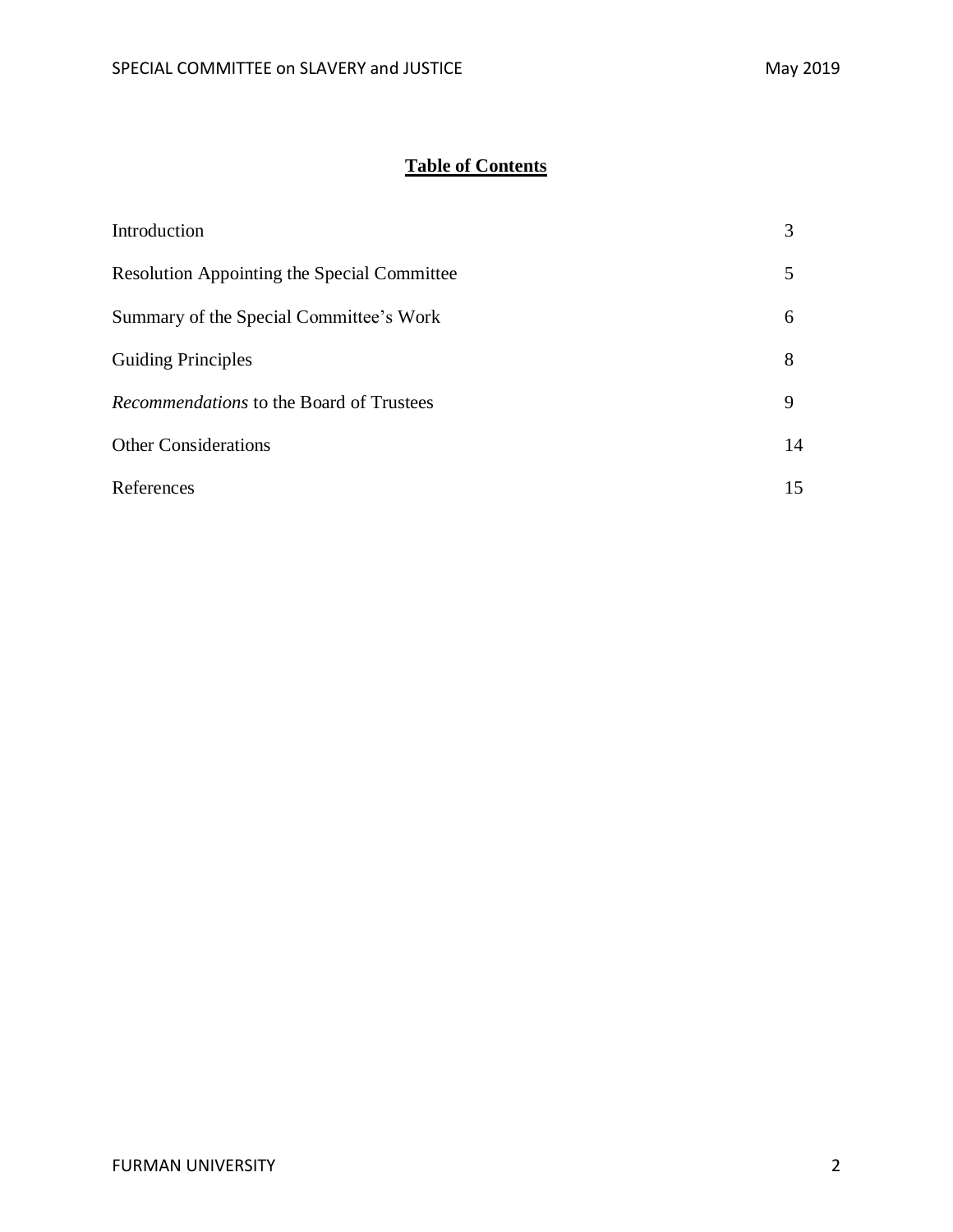#### **Introduction**

Over the past several years, many colleges and universities have taken steps to explore and address their institutions' past connections to slavery. Furman University's participation in this national conversation began with an editorial written by then-student Marian Baker '17, which was published in The Paladin student newspaper on October 26, 2016. Partly in response to this editorial but also other conversations that had started on campus, President Elizabeth Davis and Provost George Shields, with the support of the Board of Trustees, established the [Task Force on](https://www.furman.edu/about/task-force-on-slavery-and-justice/)  [Slavery and Justice](https://www.furman.edu/about/task-force-on-slavery-and-justice/) to examine Furman's historical connections to slavery and to "make recommendations that help imagine a more just acknowledgement of that past."

At its fall 2018 meeting, the Board of Trustees received, and expressed appreciation for, the report from the Task Force on Slavery and Justice, ["Seeking Abraham.](https://www.furman.edu/wp-content/uploads/2018/07/Seeking_Abraham_Furman_Task_Force_on_Slavery_and_Justice_Report.pdf)" During this meeting, the Board endorsed the administration's decision to act immediately on one of the recommendations to expand the scholarship fund that honors the memory of the late Joseph Vaughn, Furman's first African-American student. The trustees also endorsed the administration and faculty moving forward to consider the report's other recommendations under their purview, and appointed a Special Committee on Slavery and Justice to carefully consider the recommendations requiring Board approval. The Special Committee was directed to report back to the Board with its recommendations at the trustees' spring 2019 meeting. (See resolution that follows.)

The Special Committee on Slavery and Justice started its work in late fall 2018 by designing a process to accomplish its assigned task. The Special Committee was informed and inspired by the "Seeking Abraham" report but also, in part, by an early conversation with Fitzhugh Brundage, Chairman of the History Department at the University of North Carolina-Chapel Hill. Dr. Brundage reminded the committee that the study of history teaches us to have a sense of genuine humility and objectivity about our ancestors, and about ourselves as well.

With that mindset, we decided that we do not reject the contributions of those who came before us. At the same time, we recognize and accept that Furman's founders and early leaders were not perfect people and were not correct in everything they said and did. Some owned slaves and justified the institution of slavery. Without question, such views were profoundly and tragically wrong. In the spirit of humility, we believe that if Furman's founders were sitting where we are today, they too would view slavery as abhorrent.

The Special Committee committed itself to being honest and open in acknowledging Furman's past, while focusing on what is right and best for Furman, particularly with an eye toward the future of the university. We were motivated by the question of what message does Furman want to send to the world about who we are. (See guiding principles that follow.)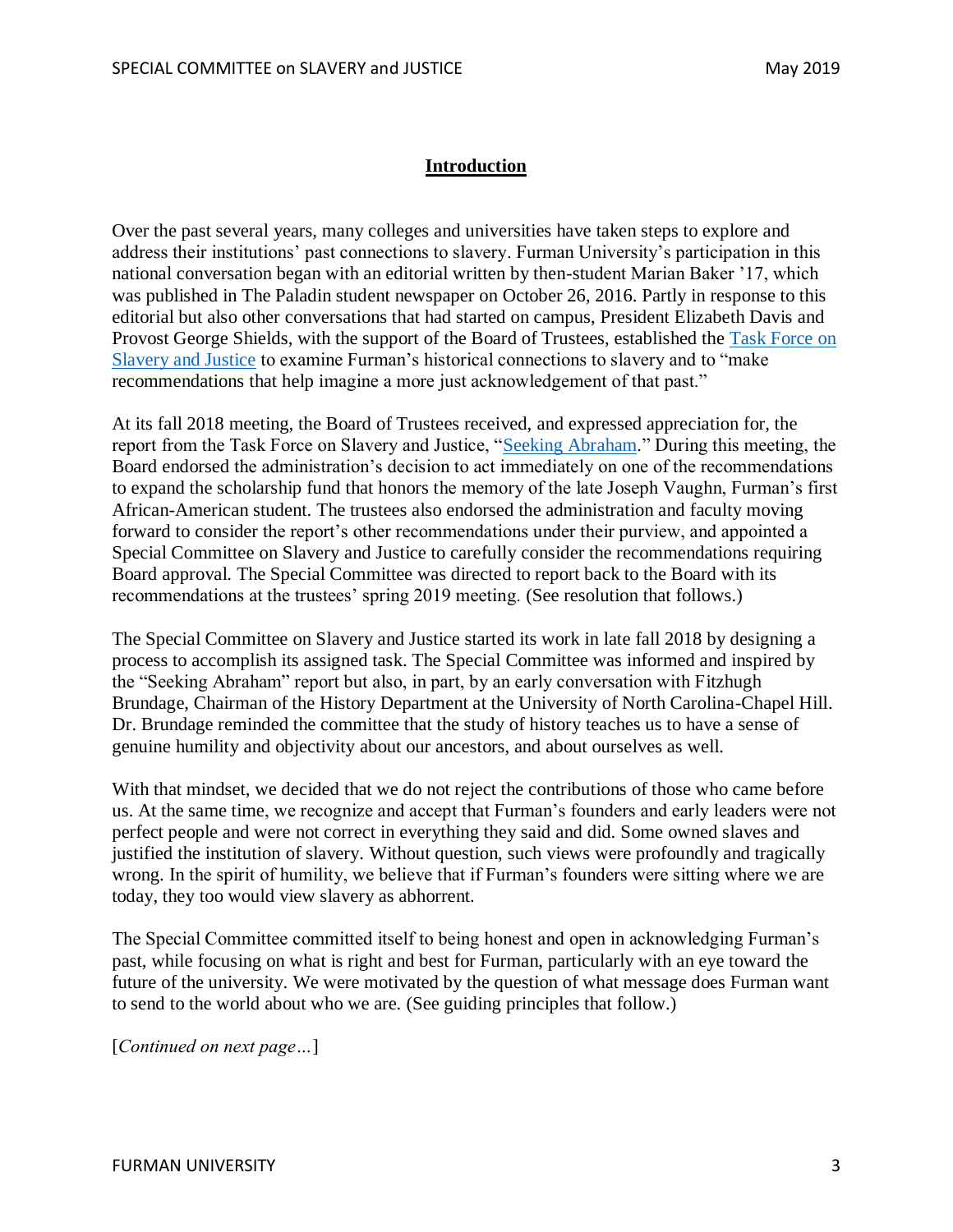[*Introduction continued…*]

The Special Committee on Slavery and Justice recognizes that the recommendations it is presenting to the Board of Trustees and the actions that the Board of Trustees takes have an important role to play, but are not an end in themselves. Enhancing diversity and inclusion at Furman and ensuring that all members of the Furman community have opportunities to thrive, will continue to be an ongoing effort involving Furman students, faculty, staff, alumni, the Board, and other university leaders. The Riley Institute and the Diversity Leaders Initiative, in particular, can play a significant role in this ongoing effort, as can various departments and offices across campus. Throughout its work, the Special Committee has viewed this endeavor as an important learning opportunity for all of Furman University's constituents.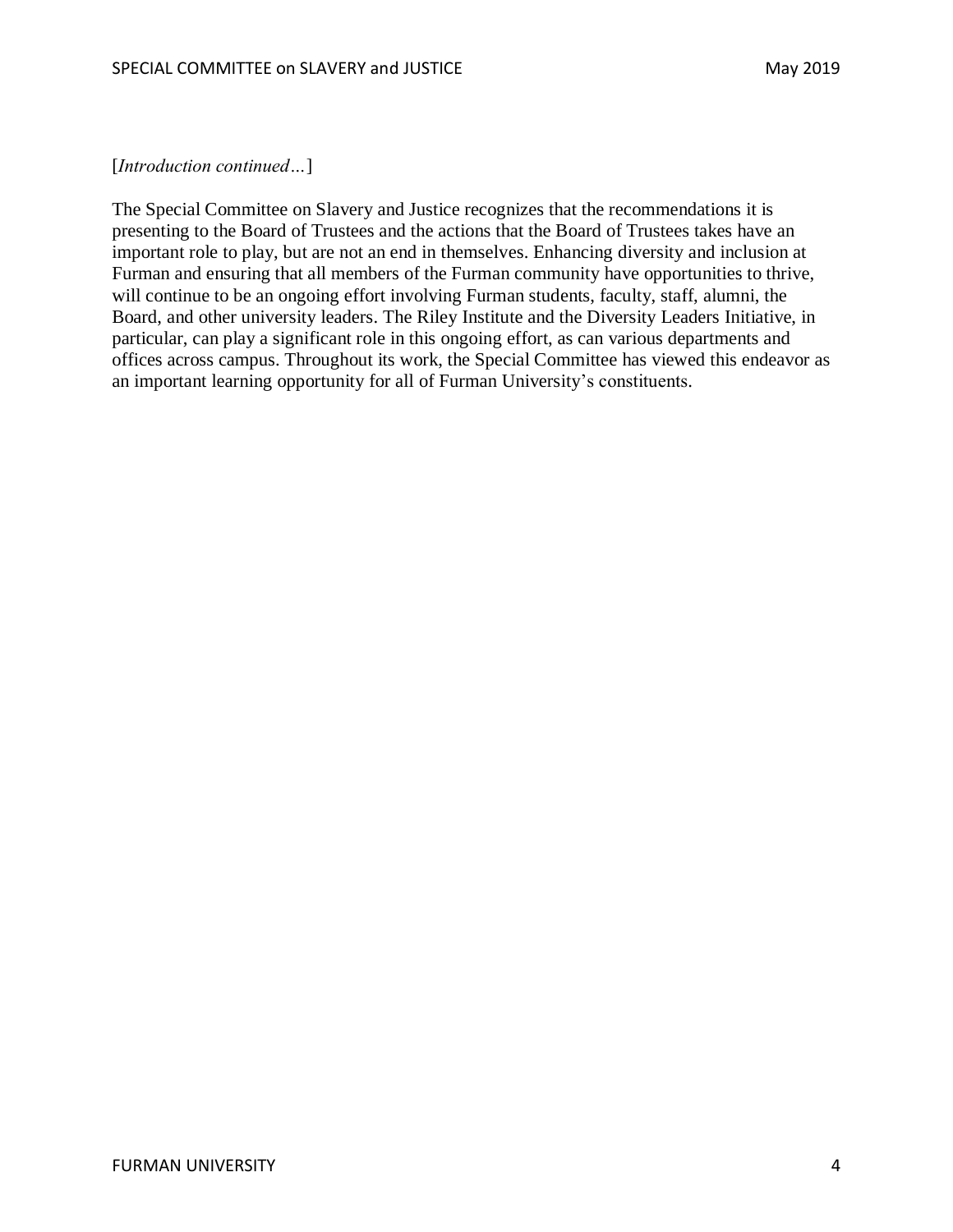#### **Resolution Appointing the Special Committee**

#### **October 27, 2018**

RESOLVED, that the Board of Trustees of Furman University accepts the Task Force on Slavery and Justice Report (the "Report") with due appreciation expressed for the scholarship and thoroughness of the Task Force on this important project, carried out over more than a year of careful study; and it is

FURTHER RESOLVED, that the Board of Trustees acknowledges the sentiment and spirit of the Report as it undertakes its review and consideration of the Report and its recommendations; and it is

FURTHER RESOLVED, that the Board of Trustees endorses actions already taken or about to be taken by the Furman administration and faculty on recommendations related to their purview in managing the university and directing its curriculum, respectively, as outlined to the board during its Fall 2018 meeting; and it is

FURTHER RESOLVED, that the Board of Trustees hereby desires to devote significant time and attention to the issues and recommendations as did the Task Force and thus creates a Special Committee on Slavery and Justice (the "Special Committee") to consider the Report and its remaining recommendations, meet with members of the Task Force and other university constituencies it deems relevant and contemplates the historical, societal, precedential, financial and aesthetic considerations of adopting the Report's recommendations; and it is

FURTHER RESOLVED, that the Special Committee will deliver its report to the Board of Trustees for its due consideration and action at its Spring 2019 meeting, responding to the Report's recommendations; and it is

FURTHER RESOLVED, that at its Winter 2019 meeting the Board of Trustees will conduct a special workshop facilitated by Juan Johnson, a former trustee and national expert on diversity and inclusiveness, to engage in meaningful dialogue regarding the Report and its importance to Furman University as a national liberal arts institution; and it is

FURTHER RESOLVED, that the members of the Special Committee shall be the following Trustees:

> Baxter Wynn, Chair Kevin Bryant Robert Blocker Robert Hill Rachelle Thompson Lee Dilworth

Francie Heller Rick Timmons Dick Riley, Emeritus Elizabeth Davis, ex officio Alec Taylor, ex officio Ed Good, ex officio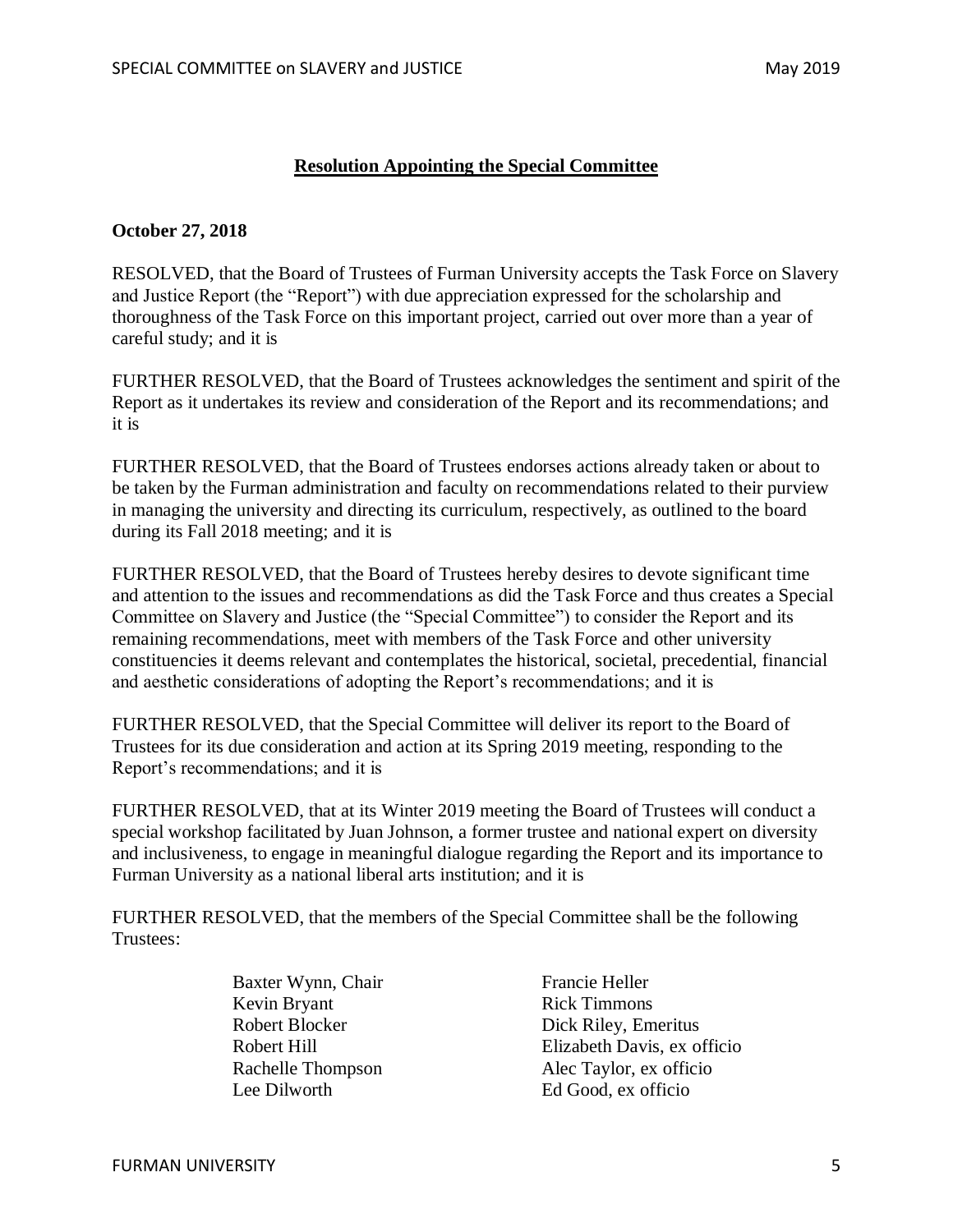#### **Summary of the Special Committee's Work**

The Special Committee on Slavery and Justice held a series of meetings starting in fall 2018. The committee heard from the Task Force on Slavery and Justice, historians, and other experts in diversity and inclusion. Its members gathered feedback, collected information, and researched other institutions. From this work, the Special Committee created this report on its recommendations to present to the full Board for its consideration and vote at the May 16-18, 2019, meeting.

The Special Committee began its work by discussing and reaching clarity regarding the specific responsibilities of the committee and the scope of its tasks. This included agreeing on the values, tone and spirit for its work together, including fostering mutual respect and openness, hearing all voices, and acknowledging that good, moral and principled people can and will disagree when considering complex issues.

The Special Committee discussed the importance of setting aside preconceived notions, including what its final report might recommend. The committee agreed to do its best to not anticipate the journey, but to do its work and stay on track with agreed-upon principles and a process.

In addition to regular meetings through the fall and spring semesters, the Special Committee's process and activities included:

- A thorough review of the report and recommendations of The Task Force on Slavery and Justice, "Seeking Abraham," focusing on the eight overarching recommendations under the Board's purview.
- A discussion on diversity and inclusion and related issues with Furman Chief Diversity Officer Michael Jennings.
- A video conference conversation with Fitzhugh Brundage, Chair of the History Department at the University of North Carolina-Chapel Hill. Dr. Brundage has served as a consultant on this topic with multiple institutions.
- A review of similar examinations and actions by other institutions and a South Carolina city with a deep historical connection to slavery. Members of the committee researched and reported on similar work that was done or is underway at Duke University, Brown University, Washington & Lee University, the University of Alabama, the College of William & Mary, Yale University, Georgetown University, Emory University, Clemson University, and the City of Charleston.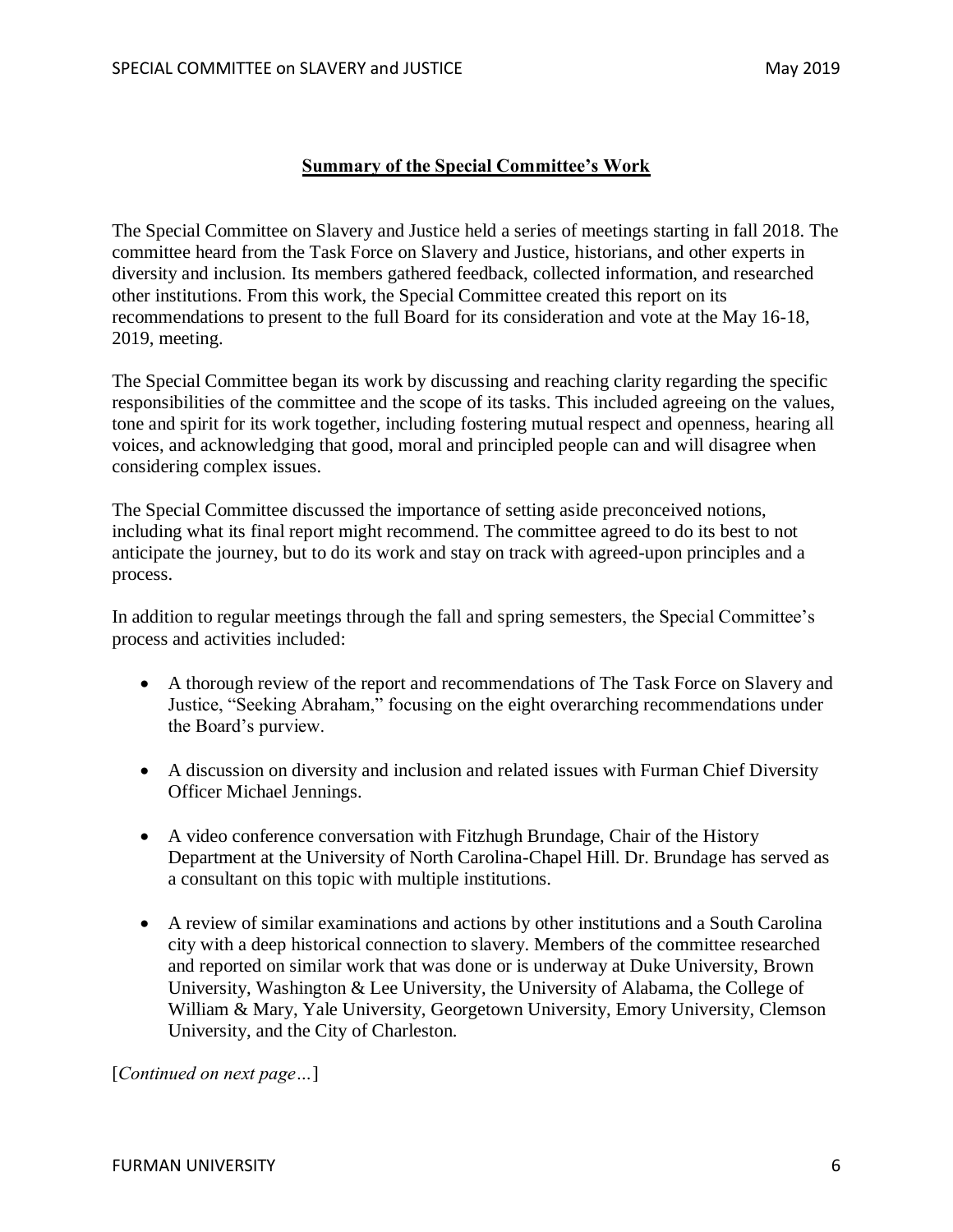[*Summary of Special Committee's Work continued…*]

- Confidential interviews with all current members of Furman's Board of Trustees, conducted by governance consultant Julie Peterson.
- Confidential interviews with nine former trustees, conducted by trustees and Special Committee members Robert Hill and Francie Heller.
- A joint meeting and discussion with members of the Task Force on Slavery and Justice.
- A discussion with the full Board of Trustees, moderated by Julie Peterson and Juan Johnson, a national expert in diversity and inclusion who leads the Riley Institute's Diversity Leaders Initiative.
- A day-and-a-half-long retreat to discuss and develop the Special Committee's recommendations to the Board, facilitated by Julie Peterson.
- An extended meeting to edit and finalize its recommendations for this report to the Board of Trustees.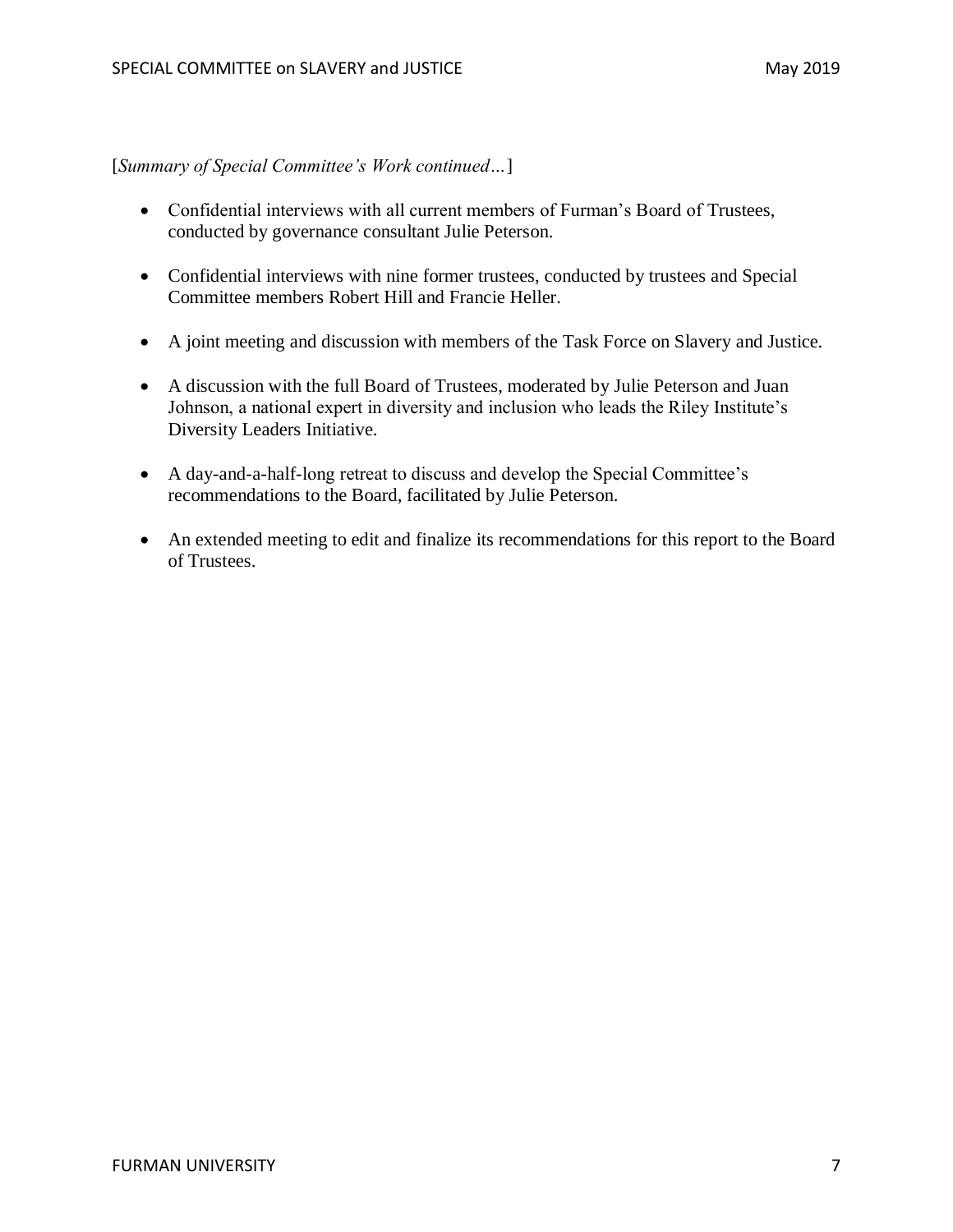#### **Guiding Principles**

The Special Committee was guided by the following principles as it considered its decisions and recommendations to the Board of Trustees:

- We will honor the spirit and good intentions of the work done by the Task Force, acknowledging its members' sincere desire to make Furman a better place to live, work, and study.
- Our decisions will be student-centered and focused on Furman's mission, creating meaningful educational opportunities accessible to all students that are consistent with and further the goals of The Furman Advantage.
- Our intention is to be driven by the sole motivation of presenting a report to the Board that reflects a consensus of the committee's judgment as to what is the best course of action for Furman University, both at this particular time in its history and for its longterm well-being and success.
- Our decisions will support a vision of a diverse, inclusive, and welcoming Furman community in which students, faculty, staff, and alumni from all backgrounds have the opportunity to experience a profound sense of belonging.
- While authentically and honestly acknowledging Furman's history, our efforts will focus on the future by prioritizing actions that will have an enduring impact and by fostering inclusion and reflection as a continuous process.
- We will seek to add to the historical record, ensuring that a more complete and inclusive story is told of the people and actions that shaped the Furman we know today.
- We recognize that objects and rituals are tangible representations of Furman's collective memory and shared history, and that the university's ideals and values are communicated not just through programming, but also through the physical campus.
- In decisions involving physical structures, we will carefully consider whether the proposed changes are an accurate reflection of Furman's mission, values, and highest aspirations, understanding how our commemorative practices influence whether and how our students, faculty, staff, and alumni feel welcome at Furman.
- We acknowledge that this is not the end, but rather the beginning of a set of work yet to come, and that we are optimistic for the future.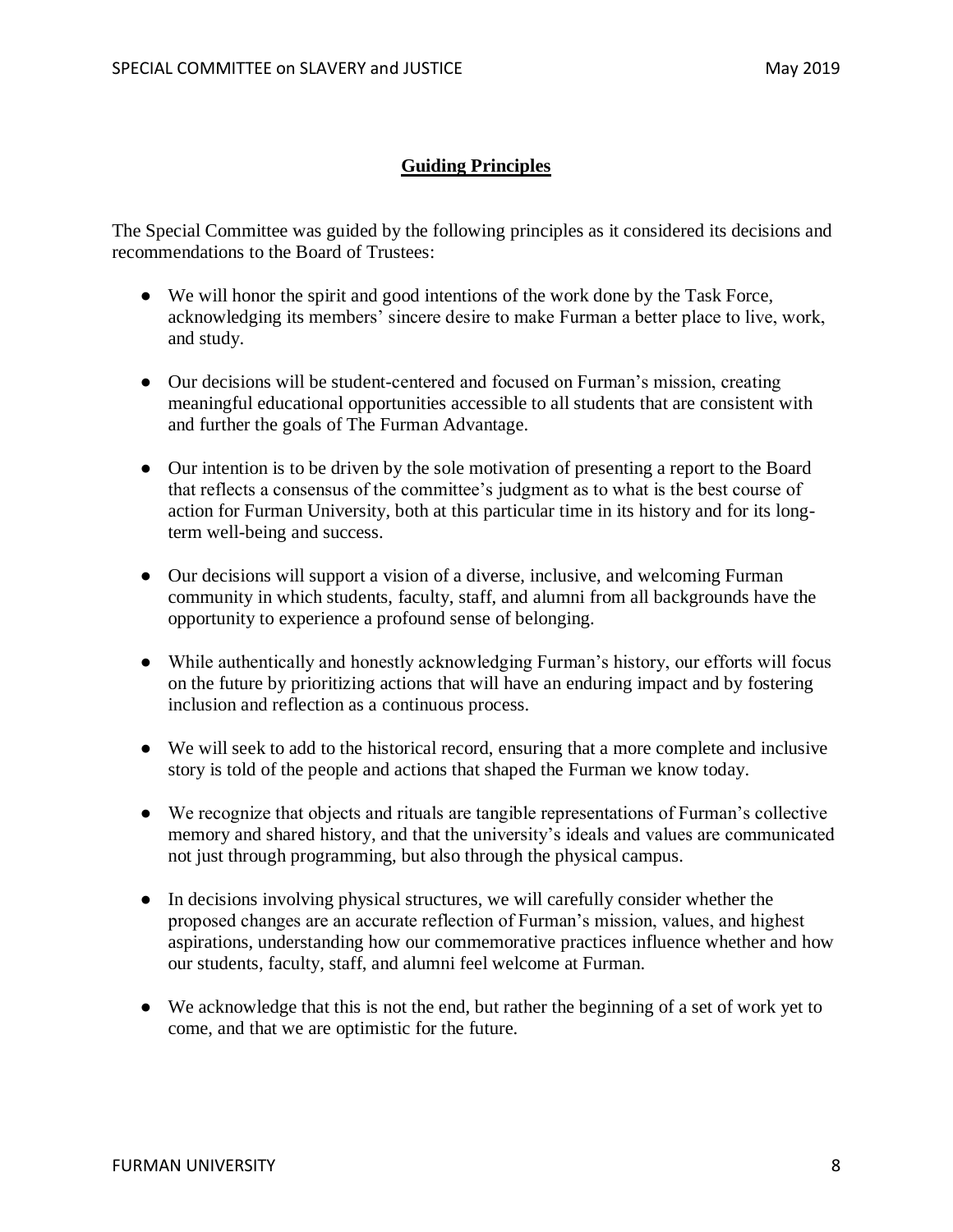#### **Recommendations to the Board of Trustees**

The Special Committee was tasked with making recommendations to the Board on eight overarching recommendations from the Task Force that were determined to be under the purview of the trustees. The recommendations follow:

*From the Task Force on Slavery and Justice "Seeking Abraham" report: We recommend that a statue of Joseph Vaughn be installed at the spot of the iconic photograph in which he approaches the James B. Duke Library, capturing Vaughn's enthusiastic commitment to education. The statue should be life-size and incorporate a material that allows onlookers to see themselves in Vaughn. January 29th, the day of his enrollment (in 1965), should be the date of the sculpture dedication and thereafter should be commemorated as Joseph Vaughn Day to celebrate and encourage active student engagement and challenging the status quo. The sculpture will mark the dedication of the first permanent representation of a person of color on Furman's campus, marking a commitment toward more.*

**The Special Committee recommends the creation of a Joseph Vaughn statue commemorating his important contributions to Furman's history. The committee further recommends engaging Perry Dean Rogers Partners Architects, the firm that led the campus' current design, to explore ideas for a prominent and comprehensive place of celebration and reflection to honor and recognize Joseph Vaughn and other important figures in Furman's diverse history. A Board committee, in consultation with campus and external experts, will recommend the design, wording and location for the statue and any related pieces. This recommendation will be presented to the full Board for final approval. The administration will develop a plan for funding, based on the Board's final approval. The Special Committee further recommends that the Board consider providing the lead gift to support the project.**

**In addition, the committee recommends directing a student group to work with faculty and staff to create an annual Joseph Vaughn commemorative day and celebration.**

*From the Task Force: We recommend that two roads at Furman should be named for the university's first female African-American undergraduate students, who started Furman in 1967. The entrance road to Furman should be named for Lillian Brock-Flemming, the university's first African-American female trustee, and who became the university's "Link to the Greenville Community." Similarly, the road that connects McAlister Auditorium and the Daniel Music Building should be named for Sarah Reese, renowned opera singer.*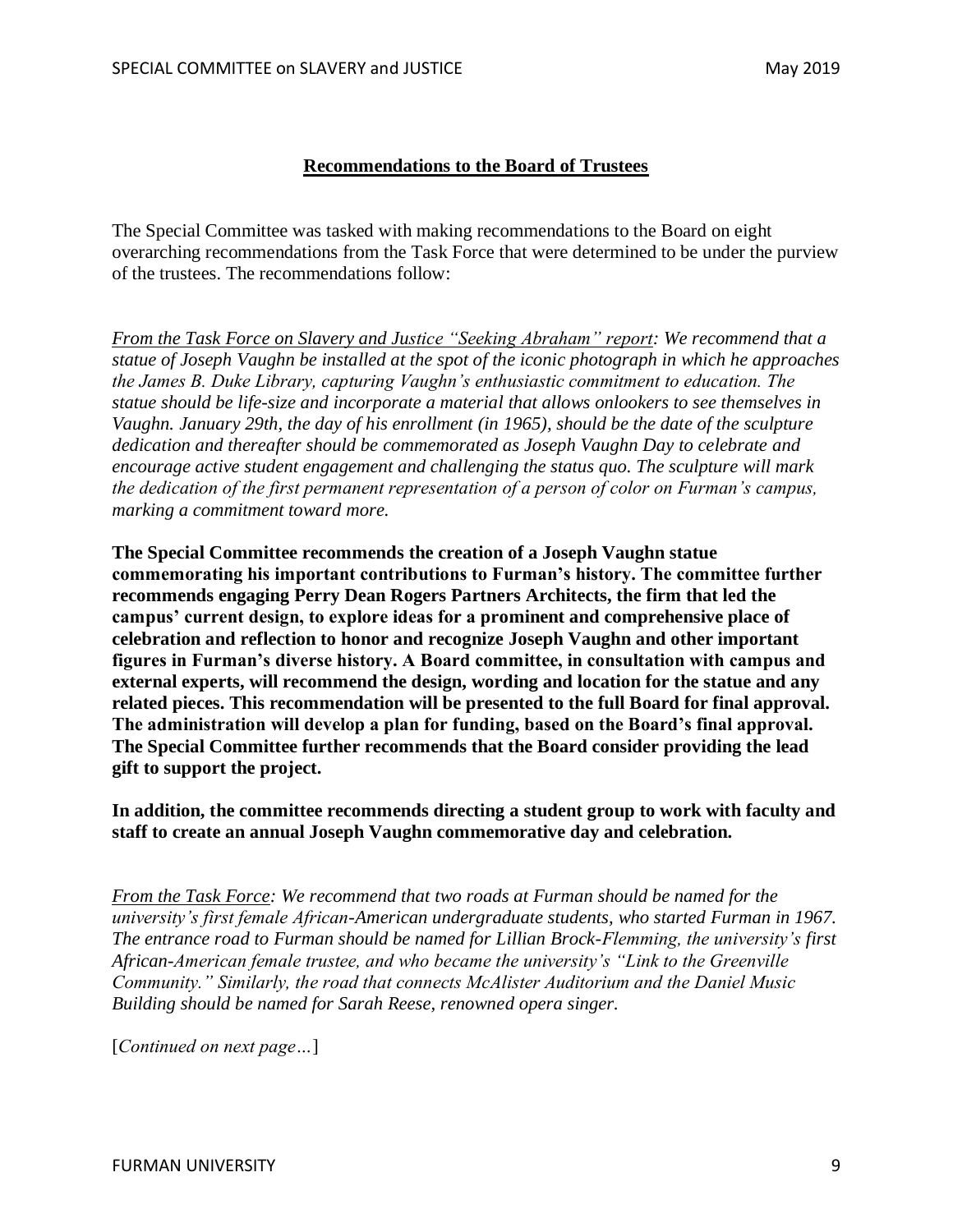**The Special Committee recommends including Lillian Brock-Flemming and Sarah Reese in a comprehensive place of celebration and reflection, as described above, including historical plaques that tell the story of and recognize their and others' pioneering roles in Furman's history. The committee further recommends the university name a program or programs related to Brock-Flemming and Reese's fields of study and their contributions to Furman and the Greenville community, to be determined by university leadership, faculty and staff. The administration will develop a plan for funding, based on the Board's final approval.**

*From the Task Force: We recommend the naming of the space near Cherrydale Alumni House for Abraham Sims, whose image inspires our work toward justice and recognition, and construction of a raised reflecting pool memorial in front of Cherrydale, honoring our shared history and all those who labored to create the university. It will be important that the fountain is slightly raised to disrupt the seamless link between the plantation and campus, with a black granite material to symbolize the individuals whose names we do not know and water symbolizing the new life in education that springs from their labor. Small plaques along the perimeter will present recovered enslaved names of founders and donors. Initial plaques will name Abraham Sims (a freed slave of James C. Furman) and Clark Murphy (beloved groundskeeper of Greenville Woman's College). In a new tradition each year, freshmen will dip their hands into the water, symbolizing their new connection to the university and its past.*

**The Special Committee recommends naming a space near the Bell Tower for Abraham Sims. The walkway up to the tower should be named Abraham Sims Plaza and include historical context in signage at the site that would explain the significance of the bricks and who made them. The committee believes this location would be both prominent and meaningful, given its central location and iconic nature. The reflection pool and new tradition idea could be carried out by repurposing or adding context to other fountains on campus, or incorporating it into the above comprehensive place of celebration and reflection. The administration will develop a plan for funding, based on the Board's final approval.**

**Separately, the Special Committee recommends that the Board of Trustees evaluate and examine the use of Cherrydale, to be decided at a later date after further reflection and consultation with university stakeholders.**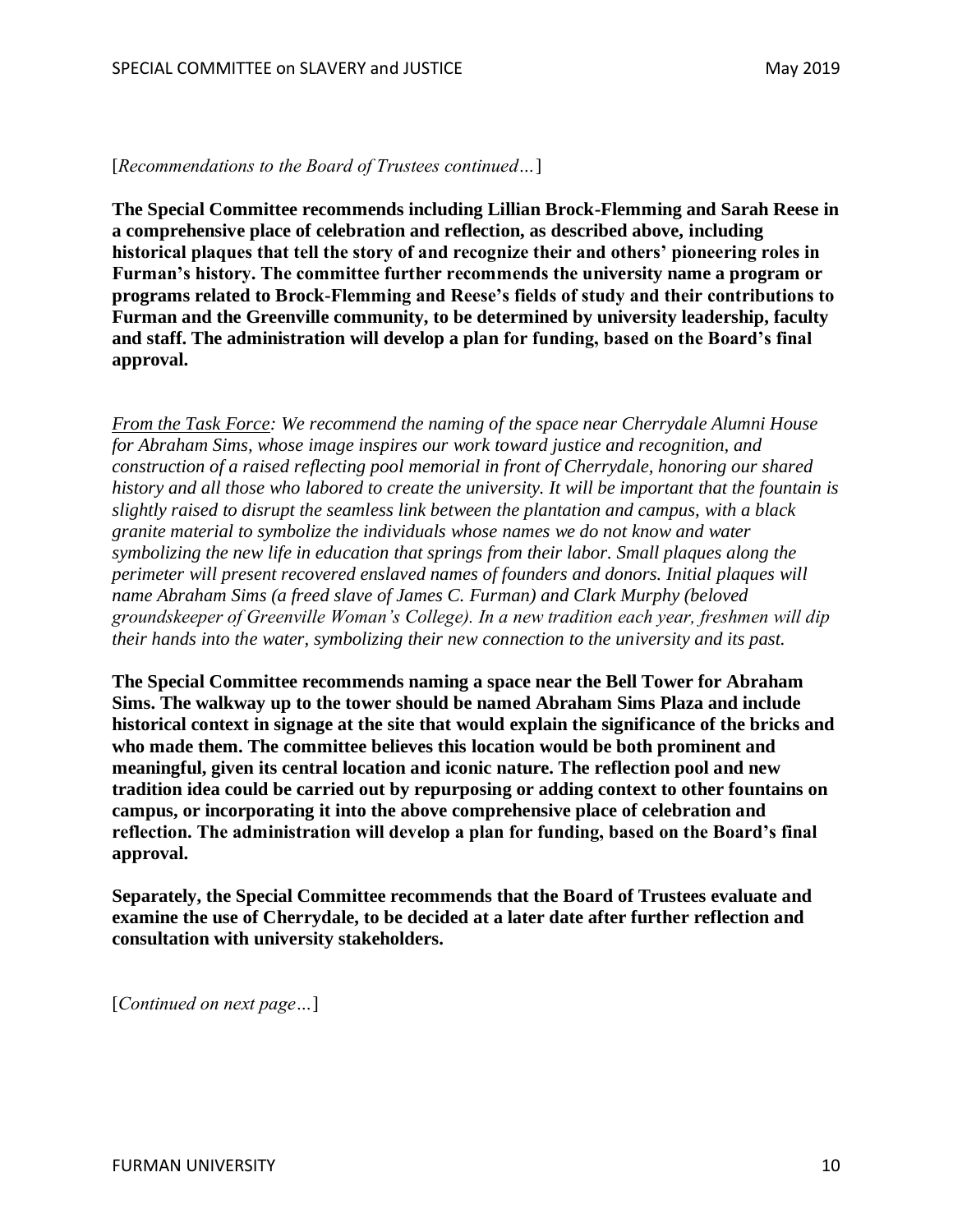*From the Task Force: We recommend raising the profile of Mary and Charles Judson to an academic building, namely the Humanities building currently named for James C. Furman; meanwhile, the central dorm currently named for them would become Clark Murphy Hall. Regarding the first choice, Mary and Charles were the central academic and administrative minds of the early universities from which the university descends, Mary in a broad range of fields at the Greenville Woman's College (GWC) and Charles in math and astronomy at Furman University. Both were also prodigious, progressive intellects. Mary founded and helped fund the first female literary societies in South Carolina and the first program of calisthenics for women in the American South. She taught a broad array of classes that, as a first-wave feminist, she believed women should have to function equally in society. Similarly, Charles was the only early Furman professor (and interim president) not to hold persons in slavery, and who donated privately to keep the Greenville Woman's College open through the Civil War. Clark Murphy is described elsewhere in this report, but is appropriate for the central dorm of the Lakeside Housing suite that symbolizes the Greenville Woman's College. It will be the first building on campus named for an African-American person, and is additionally important as an honor to all those who labored, both in slavery and free, for the university without fair pay or accolade.*

**Recognizing that the university's ideals and values are communicated through the physical campus, and in an effort to ensure that all students, faculty, staff, alumni and visitors feel welcome at Furman University, the Special Committee recommends renaming James C. Furman Hall as Furman Hall, recognizing the broader contributions of the entire Furman family and the Furman community. A plaque providing full context at the entrance would replace the current signage. Further, the committee recommends retaining Judson Hall as the name for that building and renaming the Lakeside Housing complex as the Clark Murphy Housing Complex, adding outdoor signage and historical context commemorating the contributions of Mr. Murphy and other people of color who worked at Furman.**

*From the Task Force: We recommend context for unnamed labor through:*

- *Bronze historical plaques added at the Janie Earle Furman Rose Garden, Bell Tower Circle, and Lakeside Circle, marking the bricks as historical objects from Furman's old campuses, some of them created and mortared by rented slave labor.*
- *A sign matching the Lake Revitalization signs to explain the history of the Furman Bell Tower with historic images and explanation of its labor and construction.*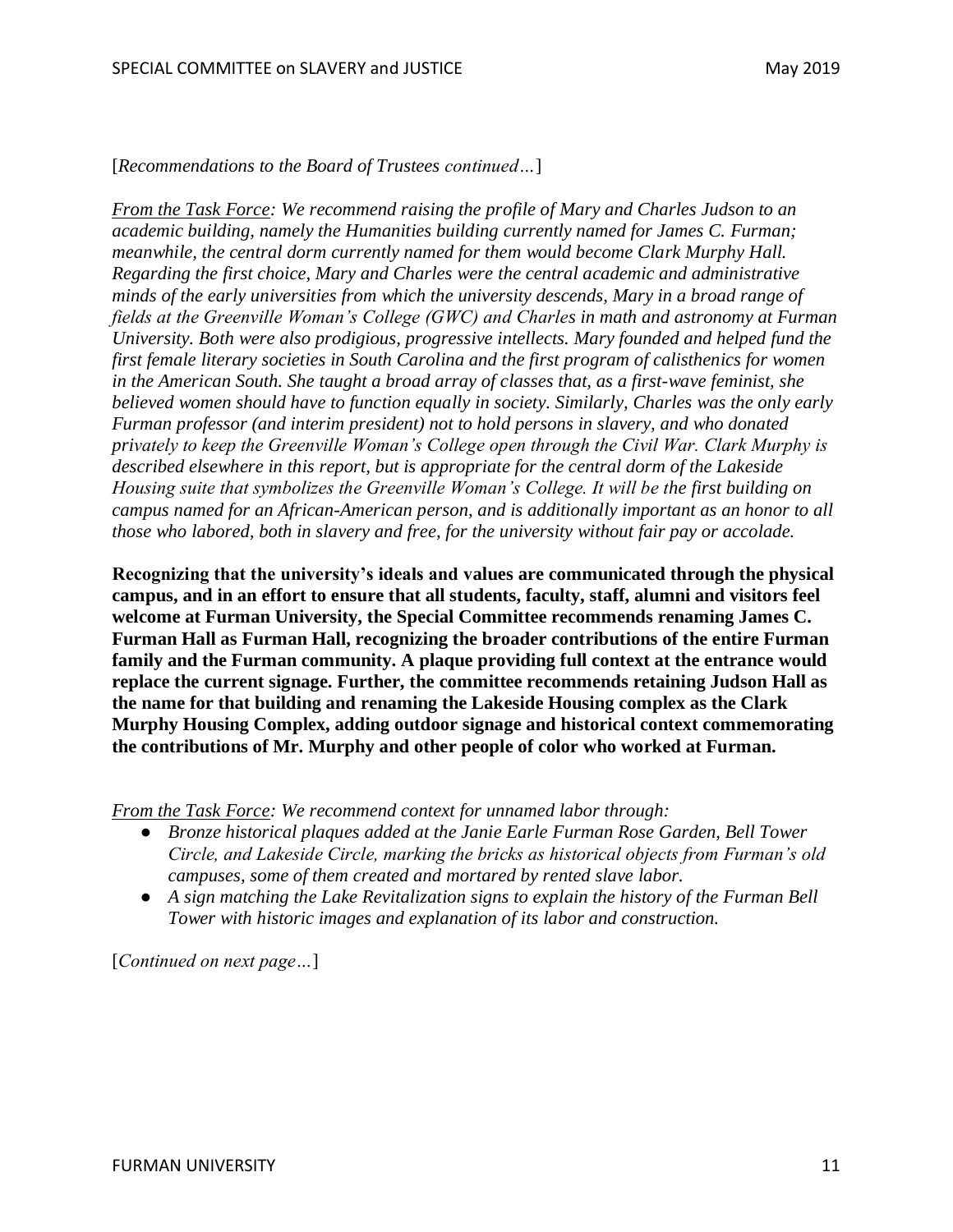*From the Task Force: We recommend context be added to appearances of Richard and James C. Furman to locations around campus, including:*

- *A bronze sign created next to the Richard Furman statue at Benefactors' Circle, to include the relationship between current university philanthropy and Richard Furman's life.*
- *A small curatorial glass plate noting the artist and medium, applied next to the portrait of Richard Furman in Cherrydale Alumni House, noting his significance and views on slavery.*
- *Two medium-sized curatorial glass plates noting the artist and medium, applied next to the portrait of James C. Furman in Cherrydale Alumni House, noting how his substantial significance to Furman is undermined by racial fearmongering.*
- *A large curatorial glass plate (entitled "Walked With God and Served Mankind?"), applied beside the stained glass window of James C. Furman in the Administration stairwell, and also curate the historical marker that currently appears outside James C. Furman Hall (which will be moved to this stairwell for historical preservation). Similar to the plates in Cherrydale, these will also mark his substantial significance to Furman, undermined by his hypocrisy to those ideals, revealed in this report.*

**For both of the above recommendations, the Special Committee recommends moving forward to provide such context, in consultation and coordination with faculty, staff and alumni, and with the final approval of the Board. This is in accordance with the Special Committee's guiding principles to authentically and honestly acknowledge Furman's history and ensure a more complete and inclusive story is told of the people and actions that shaped the Furman we know today.**

*From the Task Force: We recommend that the Vice President for Finance and Administration pursue an investment strategy that requires all investment managers to publish their ESG strategy and for those strategies to be made public through the Investment Office website and/or Audited Financial Statements. The Investment Committee of the Board of Trustees should adopt such language in its Core Beliefs (Part III) of the Investment Policies, amplifying its current encouragement to staff and consultants to consider options.*

**The Special Committee recommends continuing, with oversight by the Board of Trustees' Investment Subcommittee, the University Investment Office's practice of periodically conducting an inventory and ranking system of external money managers' use of ESG principles as part of their overall investment process.**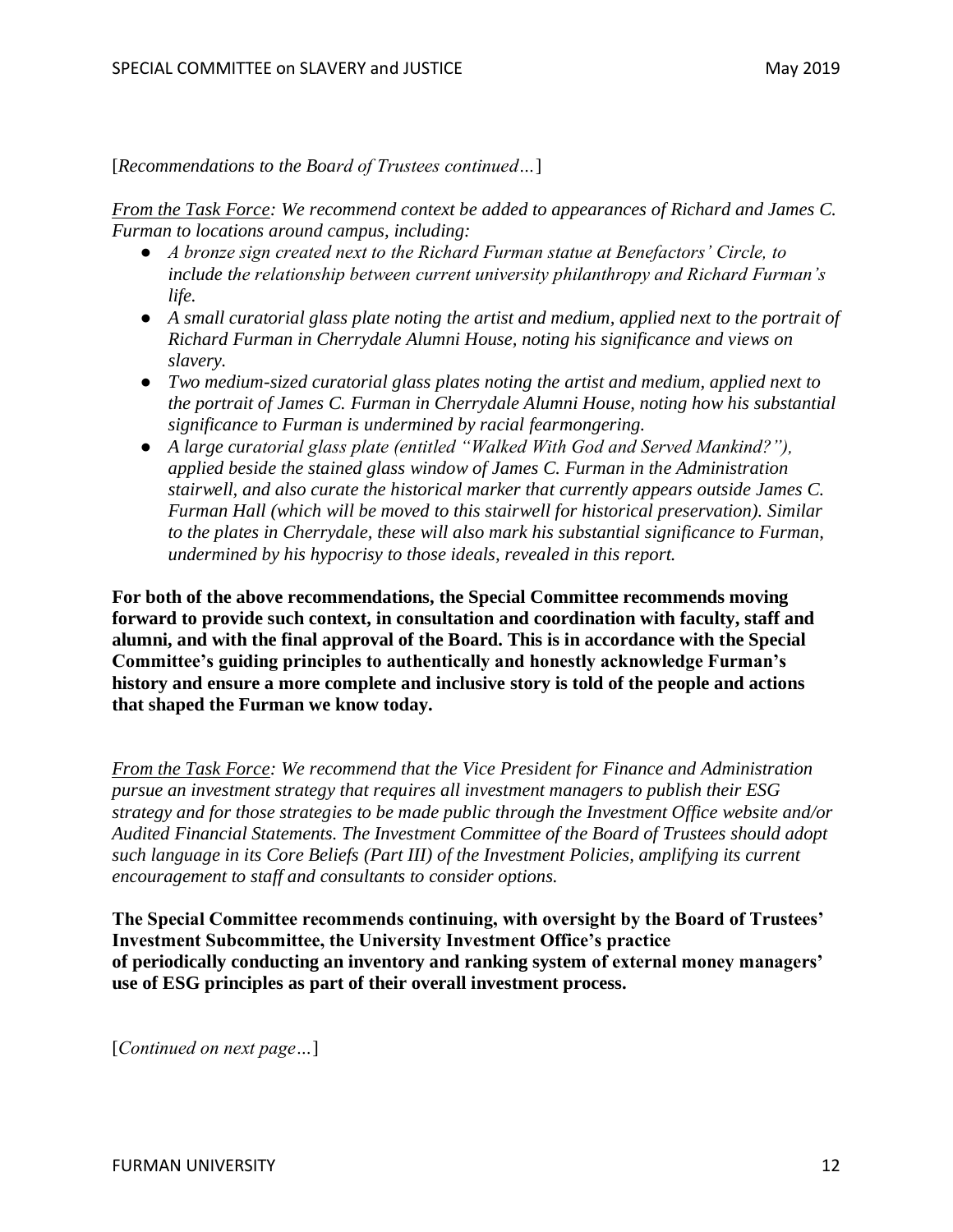*From the Task Force: We recommend that the university President should review the current mission, vision, and values, as well as the motto, to determine alignment of the findings and recommendations of this report, and consider re-adopting the older motto of the institution (from the Greenville Woman's College): Palma Non Sine Pulvere.*

**The Special Committee recommends that the Board, in concert with the president and university leadership, faculty, students and staff, review the mission, vision, values, and motto. Any recommended changes will require Board approval.**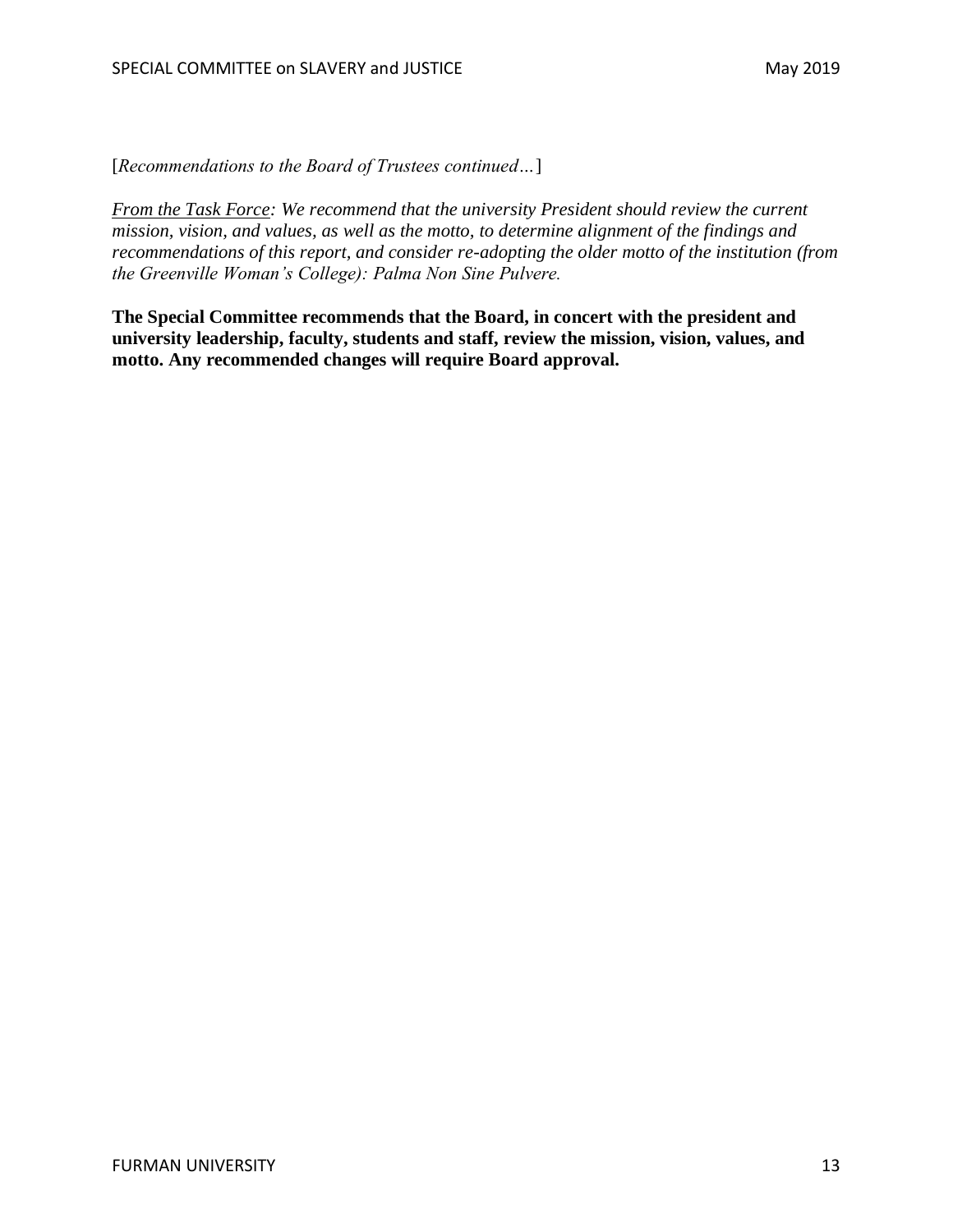### **Other Considerations**

- With regards to several recommendations regarding adding context and memorials, the university should consult and coordinate with its faculty history resources and include student and alumni participation.
- With regards to named people in the above recommendations, the university should make every effort to contact them or their families and receive permission before naming buildings or programs or creating memorials and other structures in their honor.
- The university should develop a comprehensive, institution-wide naming policy.
- The university should make every effort to include minority-owned businesses in carrying out the above recommendations.
- The Chief Diversity Officer should track and regularly report on the implementation of the recommendations.